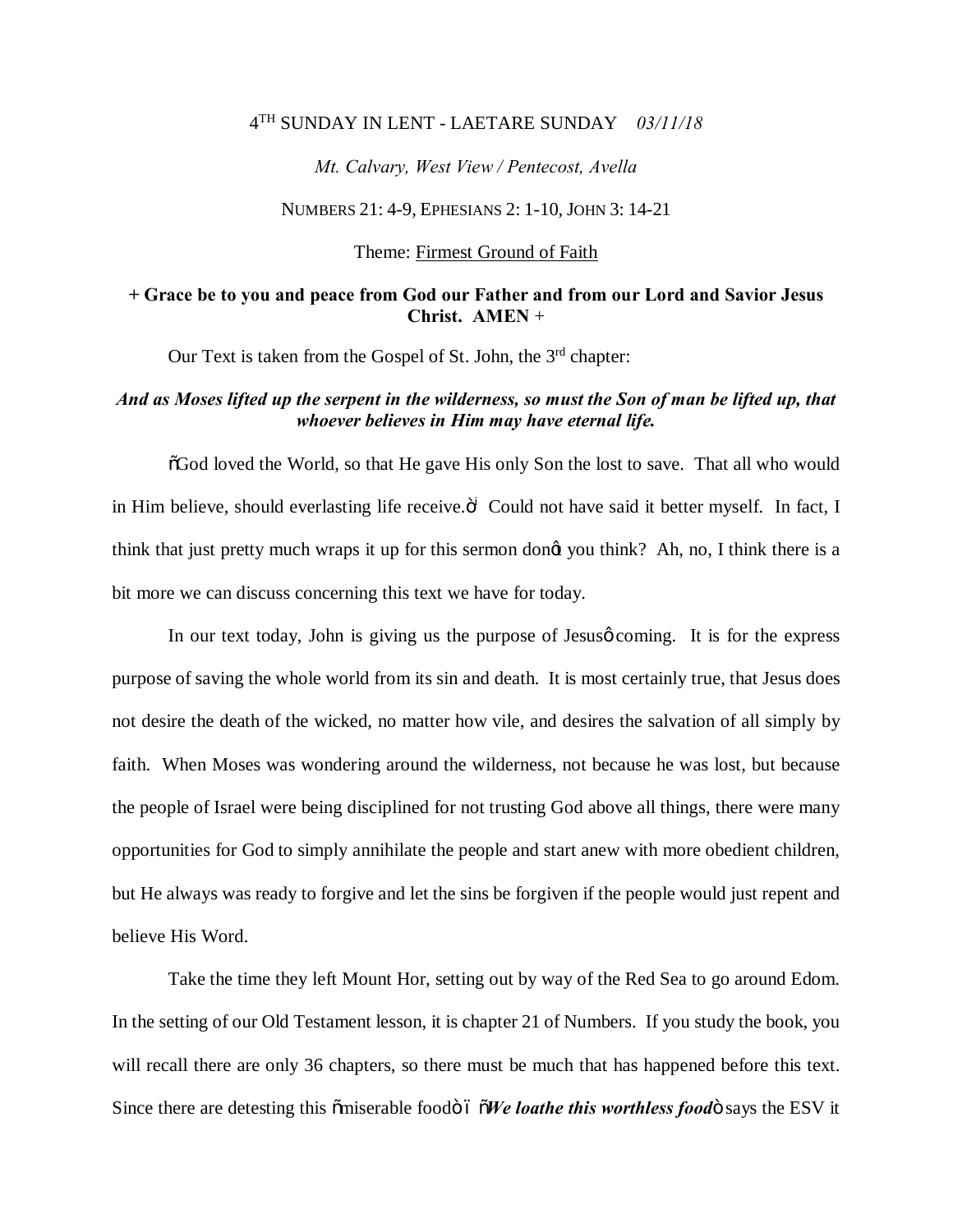is obvious that this is the manna from heaven used to feed them in this wilderness. Wow. To call any gift from God worthless, *any* gift, as worthless that comes from the mighty hand of God, wow  $\delta$  I just do not know what to say about that. Actually, I do. This has got to be the most selfish thing to ever say to the most generous God Who has given daily bread to those who need it. I do not want to be near someone who cannot be gracious enough to say,  $\delta$ Thank You $\ddot{o}$  to almighty God for His generosity. He has saved them from the yoke of slavery, and yet, here is an entire people, crying to go back to where they came from 6 no wait. Being that this is near the end of their wilderness wondering, these are the *descendents* of those first rescued from Egyptian slavery; they really have no idea how bad it was. Still they complain and grumble about dying in the wilderness. Your right. God saved an entire people just, so He could waste them away in the wilderness. That makes no sense, but the descendants do not care about making sense. If they did they would have remembered that God has given them food, given them water, given them victory over their enemies all this time and if they would just trust Him still, they will be in the promised land in no time.

But they cannot do that. Just like you and me, our sins make us complain of our station because we believe we deserve even more! I cannot tell you how many people I have come across that complain about their wage income because they odeserve more o whatever that means. Many have left paying jobs to sit on the dole simply because their pride tells them they deserve more if they are going to work so hard. I always try to recall the teachings of Martin Luther when he so rightly taught,  $\delta$ Indeed, we are worthy of none of the things for which we pray, neither have we deserved them.  $\ddot{o}$  We do not deserve the goodness of God in any shape or form. The original curse was that we are going to have to work extremely hard for the little we receive. Yet, we are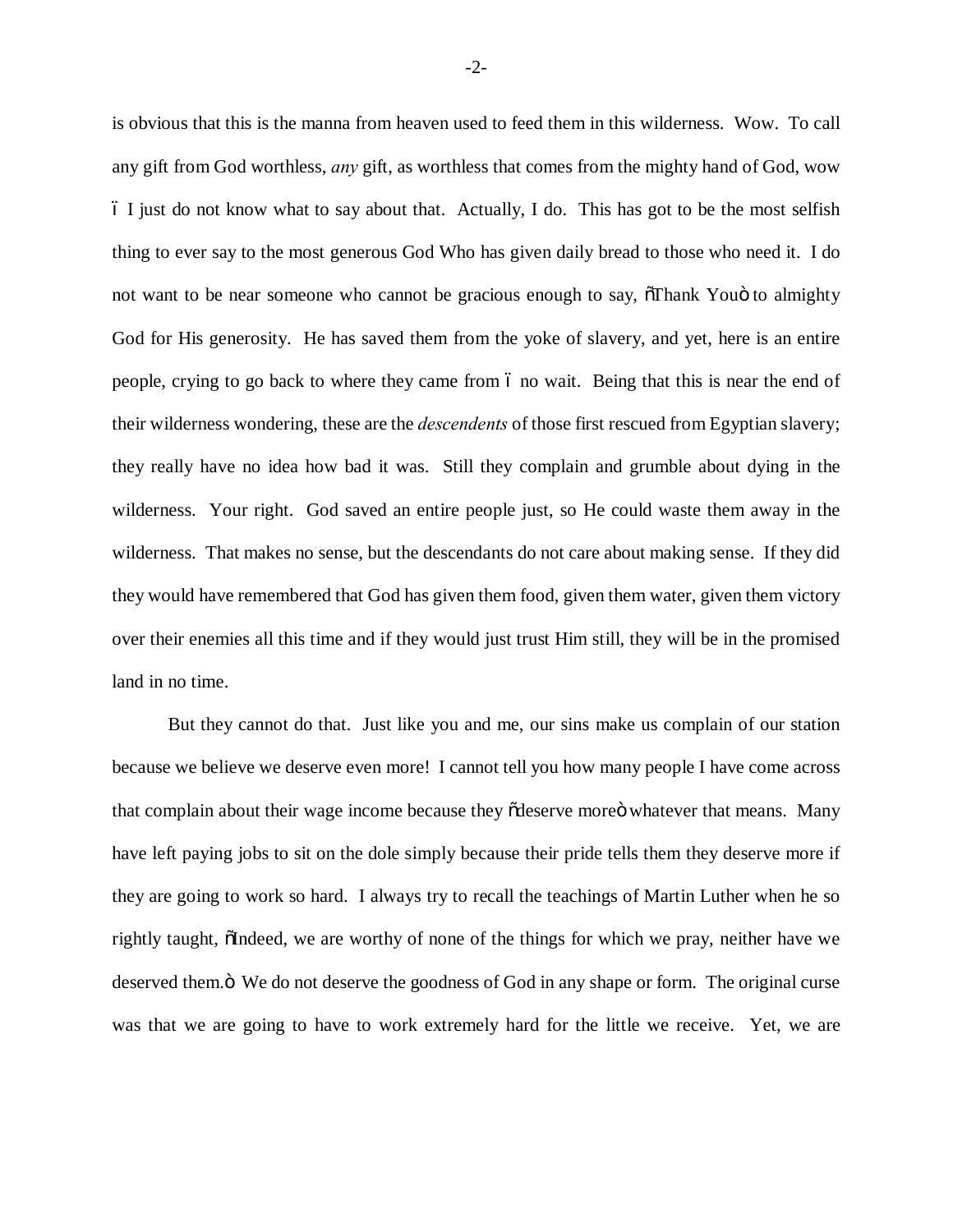bestowed grace to receive good things anyway, and we should receive them with unending thanks for what Christ has done for us.

For when God sent the serpents to those grumbling grumblers, they were dying left and right, north and south. Since they were astute enough to know that they were helpless to save themselves, they turned back to God and repented. "*We have sinned, for we have spoken against the Lord and against you*,  $\ddot{o}$  they said to God $\alpha$  Pastor, Moses. Well it is nice that they figured that out. The shame is that it took the bad situation, it took death, before they could see this reality. Is this not the same with us? We look at the cross, and it takes a bad situation, a death, before we notice the love God has for us in this, that while dead in trespass, He makes us forgiven in the blood of Christ Jesus. It takes a bad situation, a death of a loved one, before we return to Christ to hear a sermon about life and service to God in thanksgiving to what His Son has done for us. Indeed, it is a shame.

Yet, even when the world is crumbling around us, it is the great opportunity to trust in God above all things. Indeed, as we just sang, "*If you are sick, if death is near, This truth your troubled heart can cheer: Christ Jesus saves your soul from death; That is the firmest ground of faith.*" Truly Christ has gone to the Cross and shed His blood. He has secured your salvation by taking the wrath of God the Father upon Himself alone, that you may have life and have it completely. Your eternal life is secured by what Christ has done for you, and there is now no more need to fret over past sins confessed. This is the firmest ground of faith. *For God so loved the world that He gave His only Begotten Son, that whoever believes in Him should not perish but have eternal life.* The Great comfort is that Jesus came *into the world, not to condemn the world, but that the world might be saved through him*. You who believe in Him and not in your own reason or strength, are *not condemned, because* you *believe in the name of the only Son of God*. There is